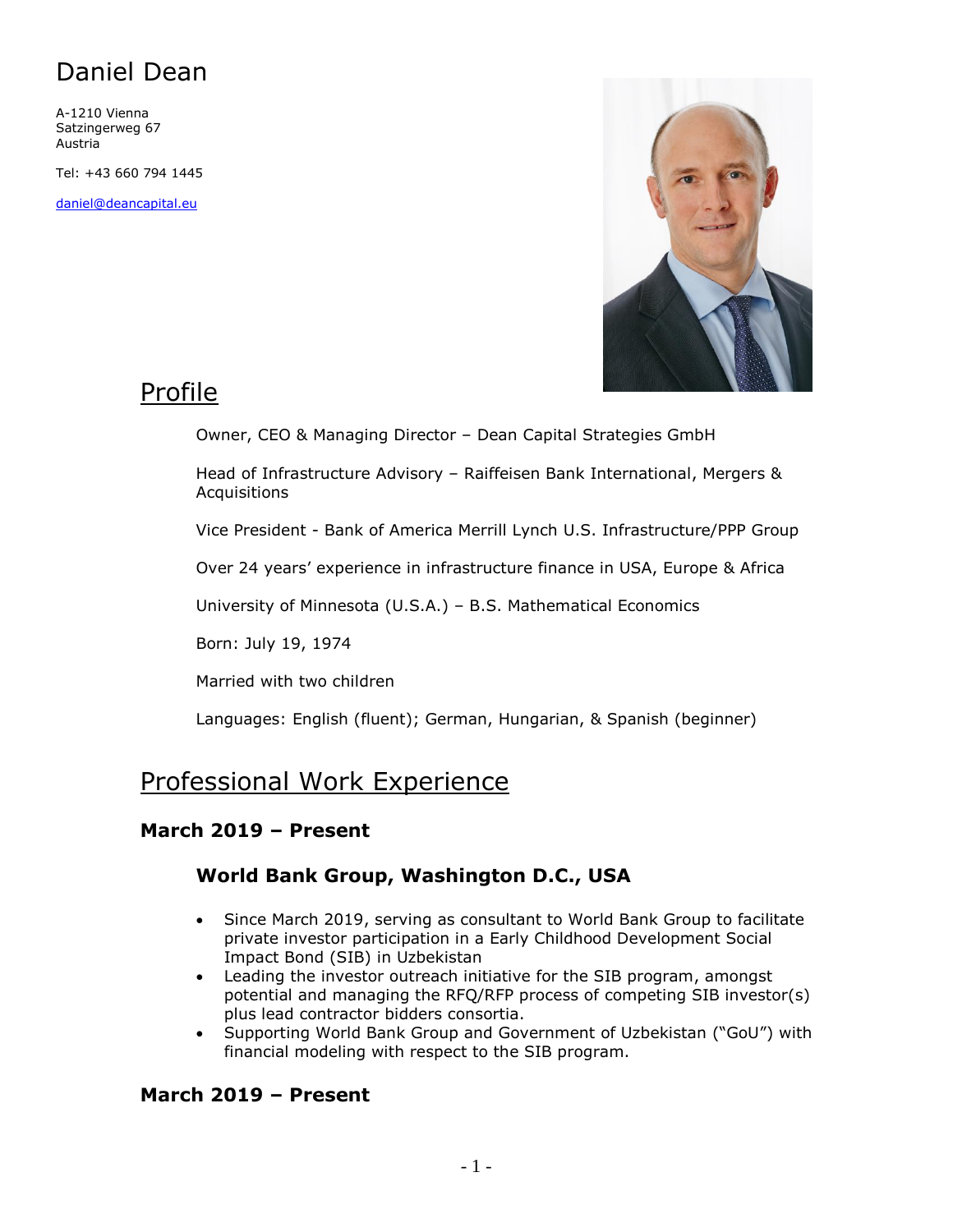A-1210 Vienna Satzingerweg 67 Austria

Tel: +43 660 794 1445

[daniel@deancapital.eu](mailto:daniel@deancapital.eu)

### **Global Venture Consulting, Fort Lauderdale, USA (via subcontract to AGIAS Advisory Ltd., London, UK)**

- Since March 2019, mandated as a financial advisor and lead financial modeler and structured finance advisor for projects involving a USAID funded raw materials extraction development, cement and concrete production projects in Afghanistan
- Global Venture

### **March 2018 – Present**

### **AECOM International Development, Inc., Fairfax, USA**

- Since March 2018, providing a range of consulting services to AECOM International Development as the prime contractor under a USAID funded capacity building project related to the Kosovo e Re Power Plant project in Pristina, Kosovo (a new 450 MW power plant developed as a public-private partnership between Government of Kosovo and ContourGlobal plc (UK/USA))
- Specific contractual projects fulfilled to date include: a) development and support of a EPC Bid Evaluation Model (an NPV levelized unit electricity cost model); b) development and support of a Comprehensive Financial Model used for transactional analysis for the benefit of the governmental client; c) capacity building workshops for governmentally-owned enterprise counterparties; and, d) comprehensive technical review and report on permitted development costs.

#### **November – December 2018**

### **Strabag Infrastructure Development (STRABAG AG), Vienna, Austria**

- Provided financial model auditing services of a third-party financial model for a toll road concession company in southeastern Europe and provided the client with a detailed report
- Periodically advising STRABAG on a number of ongoing topics in the transport and telecommunications sectors

### **December 2016 - Present**

### **International Atomic Energy Agency (IAEA), Vienna, Austria**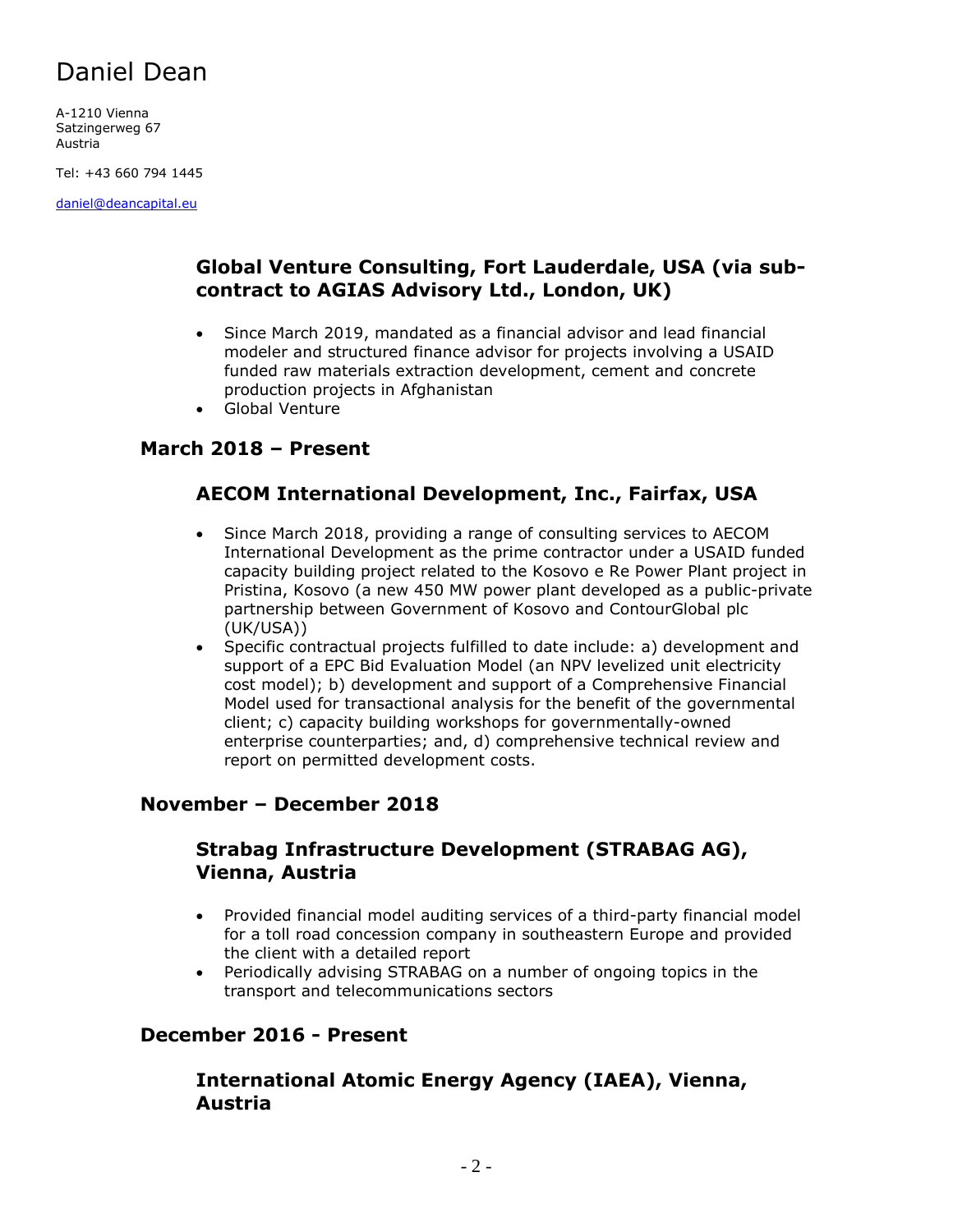A-1210 Vienna Satzingerweg 67 Austria

Tel: +43 660 794 1445

[daniel@deancapital.eu](mailto:daniel@deancapital.eu)

- Presented project finance concepts for nuclear new-build projects at a variety of IAEA sponsored conferences and workshops in Vienna, Chicago (Argonne National Laboratories), Ankara, Nairobi, Khartoum and Ankara attended by delegations from IAEA member states
- Developed the Cost of Nuclear Energy Spreadsheet Tool ("CNEST"), commissioned by IAEA, which is a financial model designed to allow IAEA member states assess the unit cost of nuclear electricity in comparison to other conventional and renewable generation alternatives

### **April 2016 – Present**

#### **International Finance Corporation (IFC), Belgrade, Serbia and Vienna, Austria**

- Since July 2019, serving as financial advisory consultant to IFC and World Bank Group related to educational and energy sector initiatives in Kyrgyzstan
- Since 2016, serving as a consultant to IFC in relationship to the Kosovo e Re Power Plant (KRPP) project in Pristina Kosovo
- Since 2018, assisted as consultant to IFC in relationship to the Montenegro Airports concession project
- Assisted IFC in other projects and initiatives in the energy and transport sectors in Africa and S.E. Europe
- Developed and reviewed financial models in the power generation, renewables, transport and civil infrastructure sectors in connection with World Bank Group and IFC supported projects

### **January 2016 – Present**

### **Dean Capital Strategies GmbH (**[www.deancapital.eu](http://www.deancapital.eu/)**)**

### **Managing Director (Owner and Founder): Vienna, Austria**

- Since 2016, founded a new start-up boutique strategic and financial advisory and investment holding company, Dean Capital Strategies GmbH, based in Vienna, Austria
- Focused on infrastructure, project finance, financial modeling, contracting and risk allocation and general financial transaction advisory sectors in Europe, Americas, Asia and Africa
- Specific focus on complex financial and economic modeling, model auditing, reviews and reporting for developers, equity sponsors, lenders, utilities, regulators and government sponsors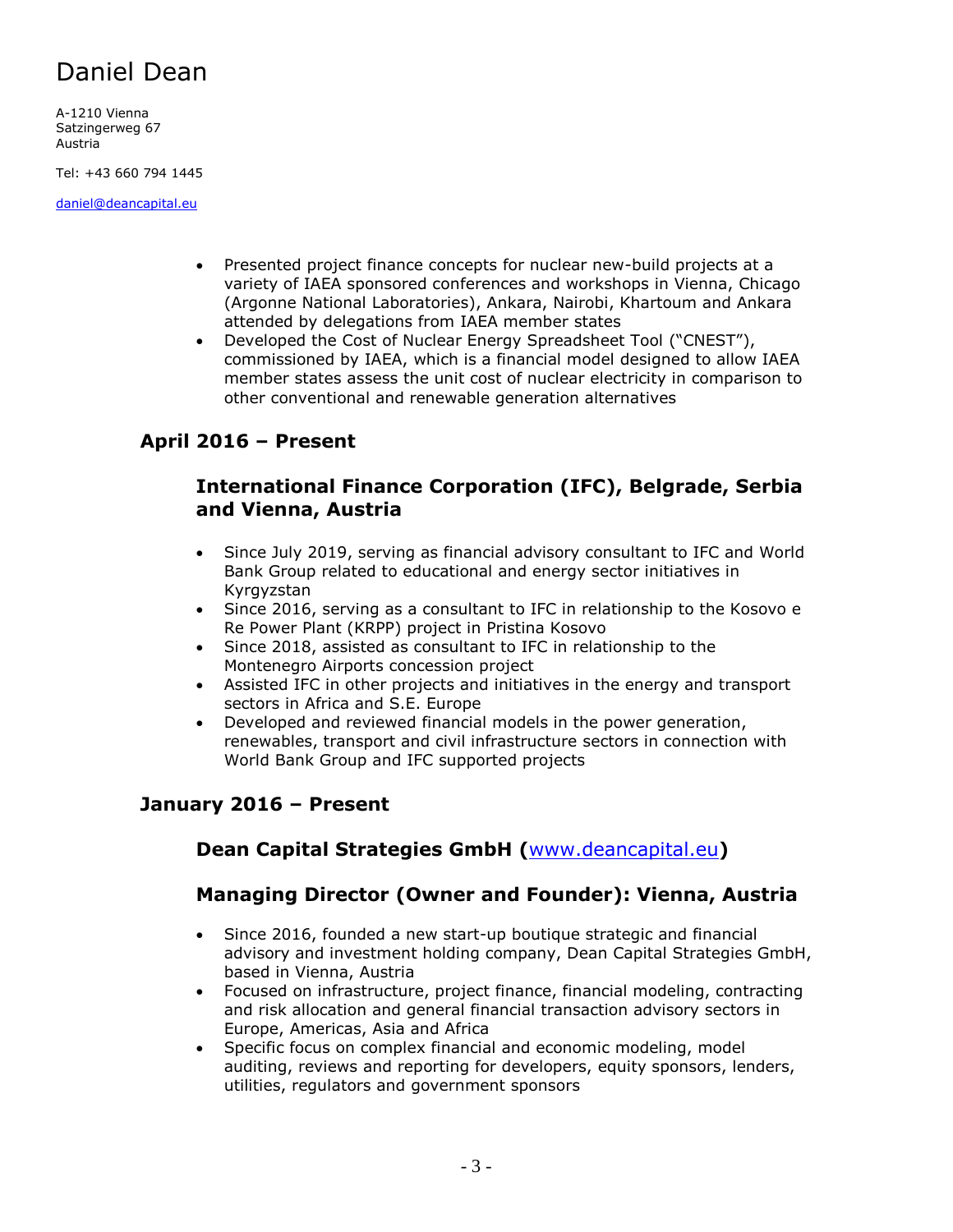A-1210 Vienna Satzingerweg 67 Austria

Tel: +43 660 794 1445

[daniel@deancapital.eu](mailto:daniel@deancapital.eu)

- Ongoing consulting contracts with International Atomic Energy Agency (IAEA), Vienna with a broad mandate to assist and advise IAEA member states with the financing and development of new nuclear power plants
- Ongoing consulting agreement with World Bank Group (WBG) and International Finance Corporation (IFC) related to financial advisory, financial, economic and electricity markets modeling in the power generation, transmission, distribution and sales and supply market segments in Europe, Asia and Africa. Additional WBG/IFC work in the education, transport, infrastructure and energy sectors
- Advised major Austrian construction company and equity sponsor, STRABAG AG with respect to potential financially restructuring project companies related to certain of its S.E. European toll road concession assets.
- Lead investor and financial and strategic advisor to Rebellion Enterprises GmbH & Co. KG, a start-up Vienna-based consumer products company
- Currently pursuing other joint-venture start-up technology-based businesses in Europe and North America

### **October 2011 – December 2015**

### **Raiffeisen Bank International AG**

### **Associate Director, Mergers & Acquisitions Department: Head of Infrastructure and Project Advisory, Vienna, Austria**

- Since 2013, developed a new infrastructure and project advisory practice within the M&A group at Raiffeisen bank in Vienna
- In addition to developing new infrastructure and project advisory business, served as a member of the Energy & Utilities M&A Team in effort to develop and support ongoing business in the power and utilities and the oil and gas segments
- Provided buy-side and sell-side M&A advisory, project financing and debt advisory services to clients in the infrastructure, project, energy and utilities and oil and gas segments
- Responsible for originating new mandates, client relationship and project management
- Focused on Central and Eastern and Southeastern European, Turkish and Russian / CIS markets
- Managed a team of financial analysts and associates within Raiffeisen Bank (Vienna) and satellite offices

### **Sample Transaction Experience**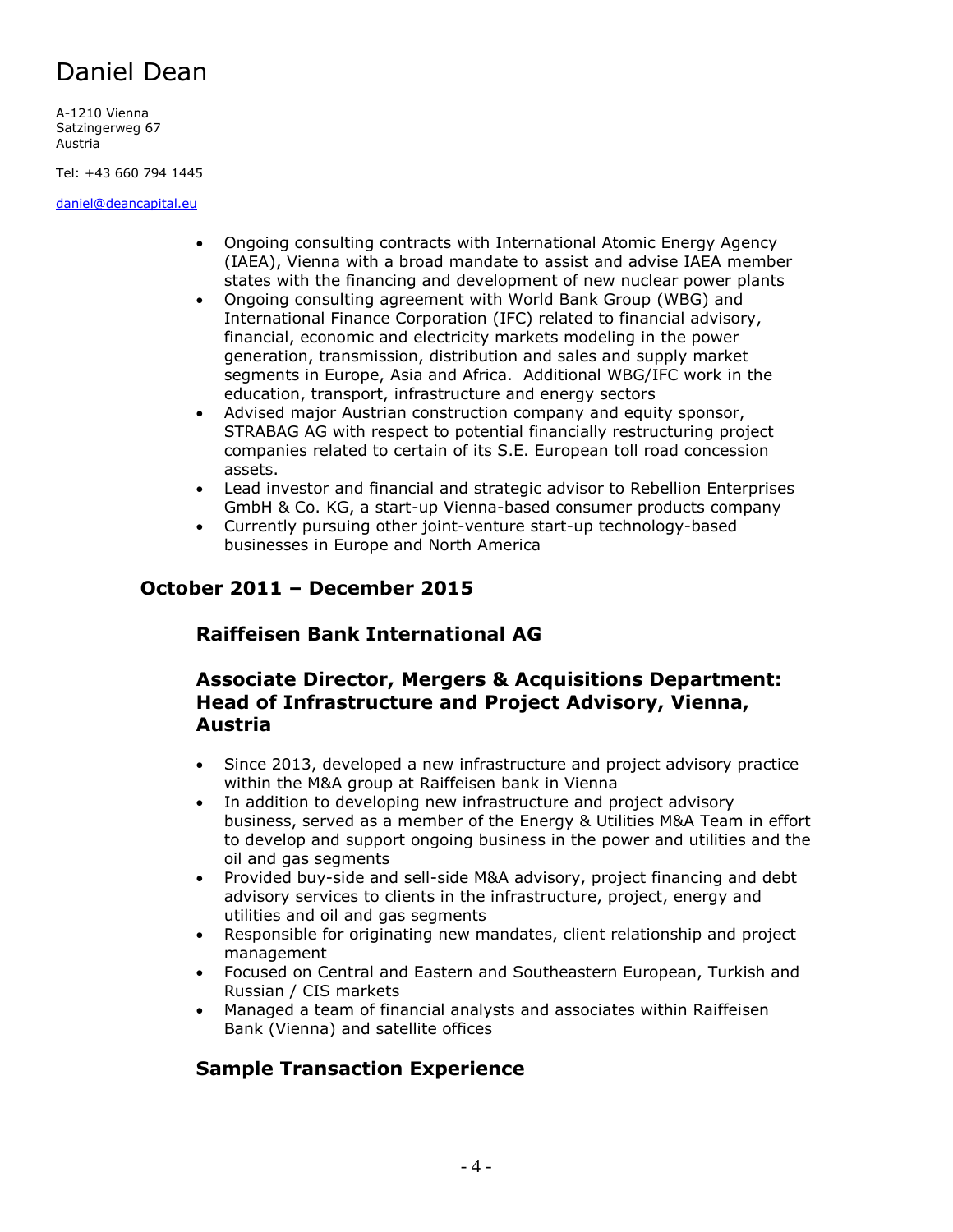A-1210 Vienna Satzingerweg 67 Austria

Tel: +43 660 794 1445

[daniel@deancapital.eu](mailto:daniel@deancapital.eu)

**Croatian Motorways Privatization (2013 - 2015)**: Served as the lead representative from Raiffeisen on a buy-side co-financial advisory mandate to Macquarie-led consortium consisting of Macquarie European Infrastructure Fund 4, PSP Investments, Raiffeisen Croatian Mandatory Pension Fund and Egis Projects for the acquisition of a long-term concession related to a ca. 1,000 km network of tollways in the Republic of Croatia. The estimated value of the  $40 - 50$  year concession was ca.  $\epsilon$ 3.0 billion. The transaction was canceled in 2015 after a public referendum against the privatization initiative.

**Republic of Kosovo Kosova e Re Power Plant Project (2012 – 2015):** Served as the lead representative on a sell-side advisory mandate to the Republic of Kosovo Ministry of Economic Development. Kosovo successfully conducted a tender for a 600MW lignite fired "mine mouth" power plant in Pristina, Kosovo which will be a new, EU Industrial Emissions Directive ("IED") compliant plant which will replace an aging, unreliable and polluting lignite power plant. The project is designed to ensure that the domestic base load consumption in Kosovo is fulfilled by cleaner, secure and domestically supplied power for Kosovo. The project was previously being supported by World Bank Group and EBRD and has subsequently been supported by USAID and OPIC. The successful project developer bidder is US-based ContourGlobal LP, who remains in negotiations with the preferred EPC and LTM contractors and affiliated ECA lenders.

**Istanbul Third Airport (2013):** Served as co-advisor to Aeroportos de Paris ("AdP") as their advisor in evaluating their equity participation in the Turkish TAV bidding consortium for the development and operation of the proposed new Istanbul Third Airport (est. USD 10 billion). TAV was unsuccessful in their bid and the project was awarded to a Turkish Limak-led consortium. Raiffeisen completed its advisory mandate in assisting AdP with the evaluation of its equity participation.

**Congaz (2012 - 14):** Served as the lead sell-side advisor to OMV, GDF Suez and E.On on the 85.77% combined stakes in the Romanian gas distribution and supply company Congaz S.A. Later, GDF exercised pre-emption rights and decided to acquire OMV's and E.On's respective 28.59% stakes. Raiffeisen ultimately advised OMV and E.on on the sale.

**Turkish Electricity Distribution Companies (2012 – 2013):** Served as the lead sell-side advisor to the Turkish Privatization Administration on the successful privatization of eight regional electricity distribution and supply companies.

**Czech Energy Sector Acquisition (2012 – 2013):** Advised a sovereign wealth fund on the proposed acquisition of a minority equity interest in a diversified Czech energy holding company having activities throughout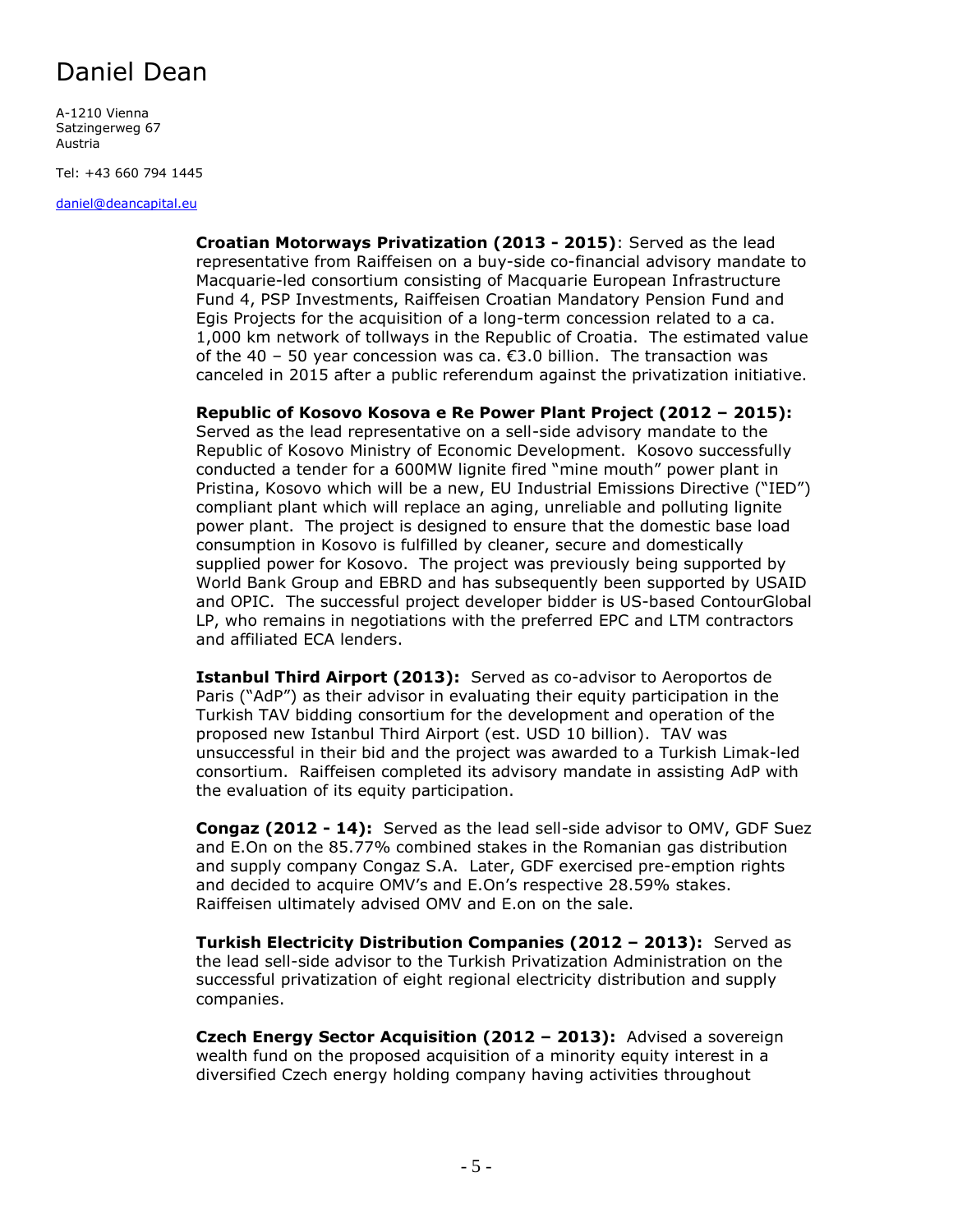A-1210 Vienna Satzingerweg 67 Austria

Tel: +43 660 794 1445

[daniel@deancapital.eu](mailto:daniel@deancapital.eu)

eastern Europe in power generation, electricity; heat and gas transmission, distribution, supply and trading; mining and transport.

**Amic Energy Management GmbH (2014):** Served as the lead buy-side advisor to Vienna based Amic on the acquisition of ca. 200 petrol stations, fuel depots and related downstream infrastructure from Lukoil Ukraine.

**Stream Oil and Gas Ltd. (2012 – 2013):** Served as the lead sell-side advisor to Canadian TSX listed upstream oil and gas company, Stream. Raiffeisen advised Stream on the sale of its production licenses for 4 producing heavy oil and gas fields in Albania.

**Manas Petroleum Ltd. (2012 – 2013):** Served as the lead sell-side advisor to Switzerland based Manas Petroleum. Raiffeisen advised Manas on the equity raise as well as the farm-in related to exploration and production assets in Tajikistan.

### **February 2006 – September 2011**

### **Bank of America Merrill Lynch**

### **Vice President, U.S. Public Infrastructure/PPP Finance Group, Chicago, U.S.A.**

- Co-head of infrastructure and project advisory at Merrill Lynch in the U.S. market
- Provide buy-side and sell-side advisory, project finance, debt underwriting, syndication and placement services related to Infrastructure/PPP transactions in the United States
- Developed new client relationships and secure new engagements
- Lead advisory and capital markets services with respect to mandated infrastructure/PPP client engagements
- Assisted clients in the negotiation of business terms of concession agreements, DB/EPC and O&M agreements, subcontracts and financial contracts
- Presented project details to equity sponsors, lenders, bond investors and rating agencies
- Led a team of analysts and associates to perform financial analysis related infrastructure/PPP projects

### **Sample Transaction Experience**

• **Denver RTD Eagle P3 Commuter Rail Project (2009-2010)**: Served as a mandated bond underwriter and special financial advisor to the Babcock & Brown, Siemens and Kiewit consortium for the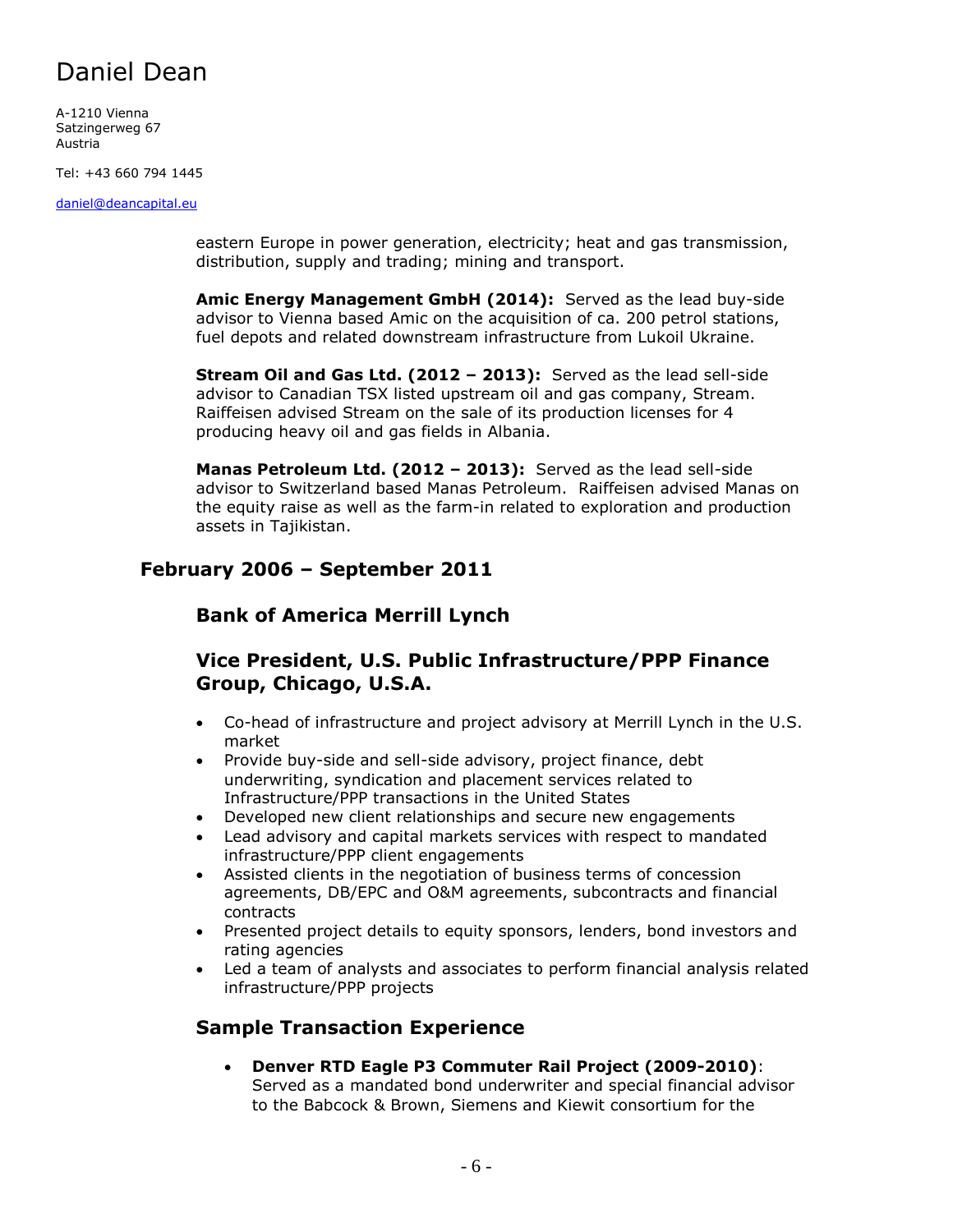A-1210 Vienna Satzingerweg 67 Austria

Tel: +43 660 794 1445

[daniel@deancapital.eu](mailto:daniel@deancapital.eu)

USD\$1.6 billion Eagle P3 Commuter Rail Project sponsored by the Regional Transportation District in Denver, U.S.A. (a 34-year availability payment concession contract). Upon the dissolution of Babcock & Brown, HSBC Infrastructure North America assumed the role of lead equity sponsor. Bank of America Merrill Lynch later chose to serve in a special advisory role and bond joint-bookrunner to the John Laing, Uberior (Lloyds Bank), Fluor, Balfour Beatty and Hyundai Rotem USA consortium in their successful bid. Bank of America Merrill Lynch was co-bookrunning senior manager on a USD\$396 million taxexempt private activity bond offering related to the project. The project reached financial close in August 2010. *The Denver Eagle P3 Project was Awarded 2010 North American Transport Deal of the Year Award by Project Finance Magazine.*

• **Texas Department of Transportation SH-121, North Tarrant Express and LBJ Expressway Toll Road PPPs (2006-2010)**: Served as sole financial advisor to Cintra Concesiones de Infraestructuras de Transporte, S.A. ("Cintra") and JP Morgan in their winning bid for the tender of a 54-year real toll concession agreement with the Texas Department of Transportation related USD\$3.2 billion State Highway 121 Toll Road Project. The Cintra-led consortium was initially awarded the project which was later rescinded by the State government in favor of allowing a governmental agency, North Texas Tollway Authority to develop, own and operate the project. Also in the State of Texas, Cintra (along with minority equity sponsors, Meridiam Infrastructure s.à.r.l. and Dallas Police and Fire Pension System) was awarded real toll concession contracts for the USD\$2.05 billion North Tarrant Express and USD\$2.6 billion LBJ Expressway Managed Lanes Projects. These concessions reached financial close in December 2009 and June 2010, respectively. Cintra mandated Bank of America Merrill Lynch as joint-bookrunning senior manager on 30-year USD\$400 million and USD\$615 million tax-exempt private activity bond financings related to the North Tarrant Express and LBJ Expressway Projects, respectively. *The LBJ Expressway Project was awarded the 2010 North American Infrastructure Deal of the Year Award by Project Finance Magazine.*

- 2007-2008: Served as sole financial advisor to the Itinere/Sacyr Vallehermoso consortium related to their bid for the **Texas North Tarrant Express** project. After becoming one of four short listed consortia and significant development of their bid proposal, Itinere/Sacyr later elected to withdraw from the procurement.
- **Allegheny County Airport Authority (Pittsburgh International Airport) Airport Parking Privatization (2009-Present)**: Served as sell-side advisor to Allegheny County Airport Authority for the planned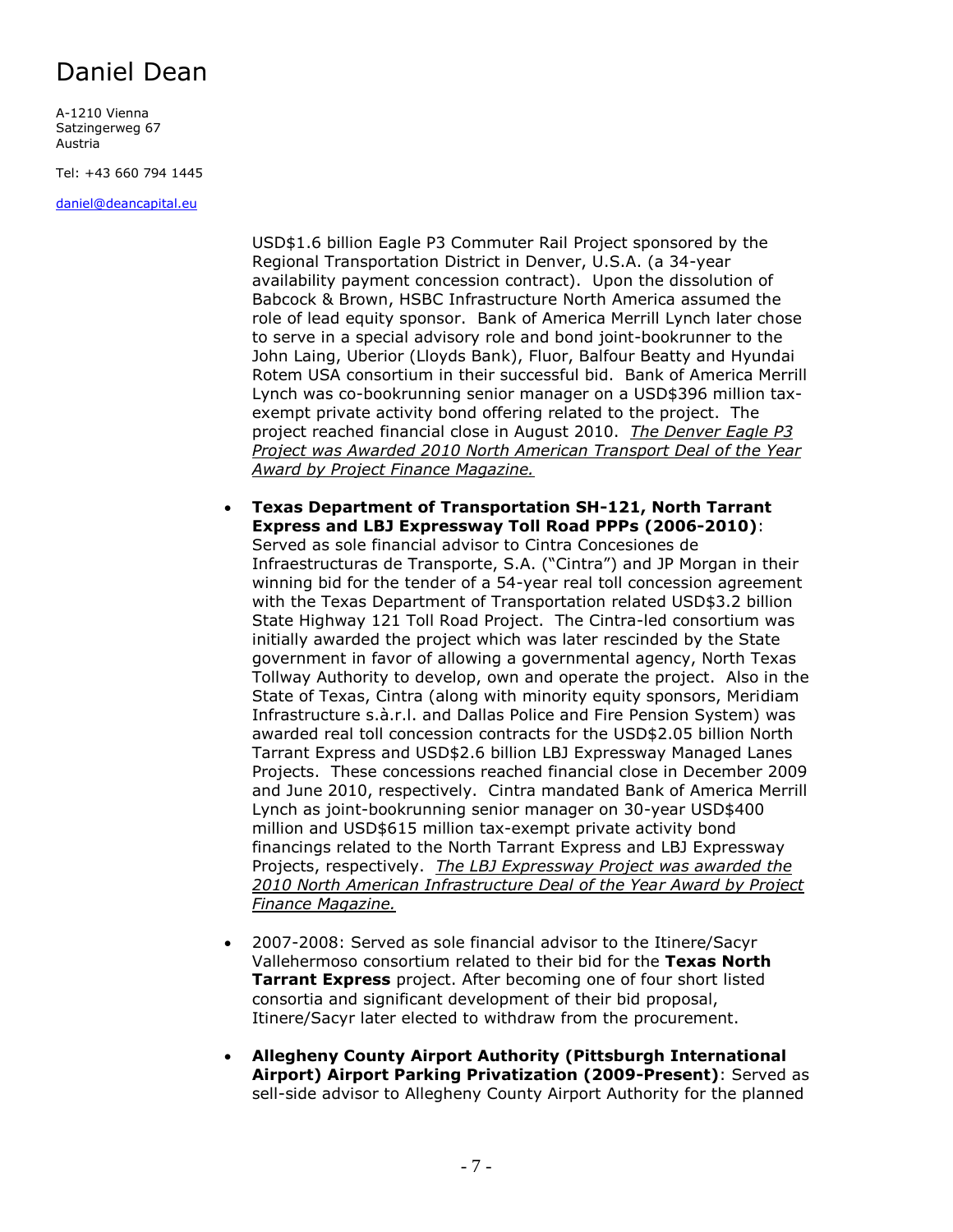A-1210 Vienna Satzingerweg 67 Austria

Tel: +43 660 794 1445

[daniel@deancapital.eu](mailto:daniel@deancapital.eu)

 $\sim$  USD\$500 million privatization of on-airport parking facilities at Pittsburgh International Airport. To date the Authority's Board has not moved forward with the bid process.

- **Chicago Transit Authority Open Standards Fare Collection System PPP (2009-2010)**: Currently serving as the sole financial advisor to a Cubic Transportation Systems-led consortium (including Bank of America, First Data Corporation, as subcontractors) related to ~ USD\$200 million 12-year Design-Build-Finance-Operate-Maintain ("DBFOM") Open Standards Fare Collection System PPP contract with the Chicago Transit Authority ("CTA") in Chicago. This contract remains in the procurement phase.
- **Chicago Public Schools Facilities Rehabilitation and Renovation PPP (2009-2010)**: Served as financial advisor to John Laing Infrastructure USA and F.H. Paschen/S.N. Nielsen related to their bid to develop, rehabilitate, upgrade, operate and maintain a portfolio of schools in the Chicago Public Schools System under a long-term availability payment concession regime. The procurement process has been indefinitely postponed and John Laing Infrastructure has since ceased operations in the U.S. market.
- **Florida Department of Transportation I-595 Corridor Availability Payment Concession (2007-2008)**: Served as special financial advisor and mandated as joint bookrunning manager to the Babcock & Brown, Bilfinger Berger Project Investments, PCL, Archer Western and Parsons consortium related to their bid for the 34-year USD\$1.2 billion I-595 Corridor Roadway Availability Payment Project in Fort Lauderdale, Florida. The consortium was ultimately not successful in their bid and the project was awarded to an ACS Infrastructure-led consortium.
- **Chicago Midway International Airport Privatization (2008- 2010)**: Initially served as sole financial advisor to the Babcock & Brown, RREEF, AIG, GE Aviation and Houston Airports System. The consortium was later restructured to include Abertis, AIG and GE Aviation, with Merrill Lynch as a co-advisor with UBS. The City of Chicago awarded the concession agreement to the competing Citigroup-led consortium for an up-front payment of USD \$2.1 billion. Bank of America Merrill Lynch now has the current and ongoing mandate as the City of Chicago's co-financial advisor with Credit Suisse with respect to this transaction.
- **Chicago Downtown Underground Parking Garage System Privatization (2006-2007)**: Served as sole financial advisor and colead equity sponsor to the Merrill Lynch, Forest City Enterprises and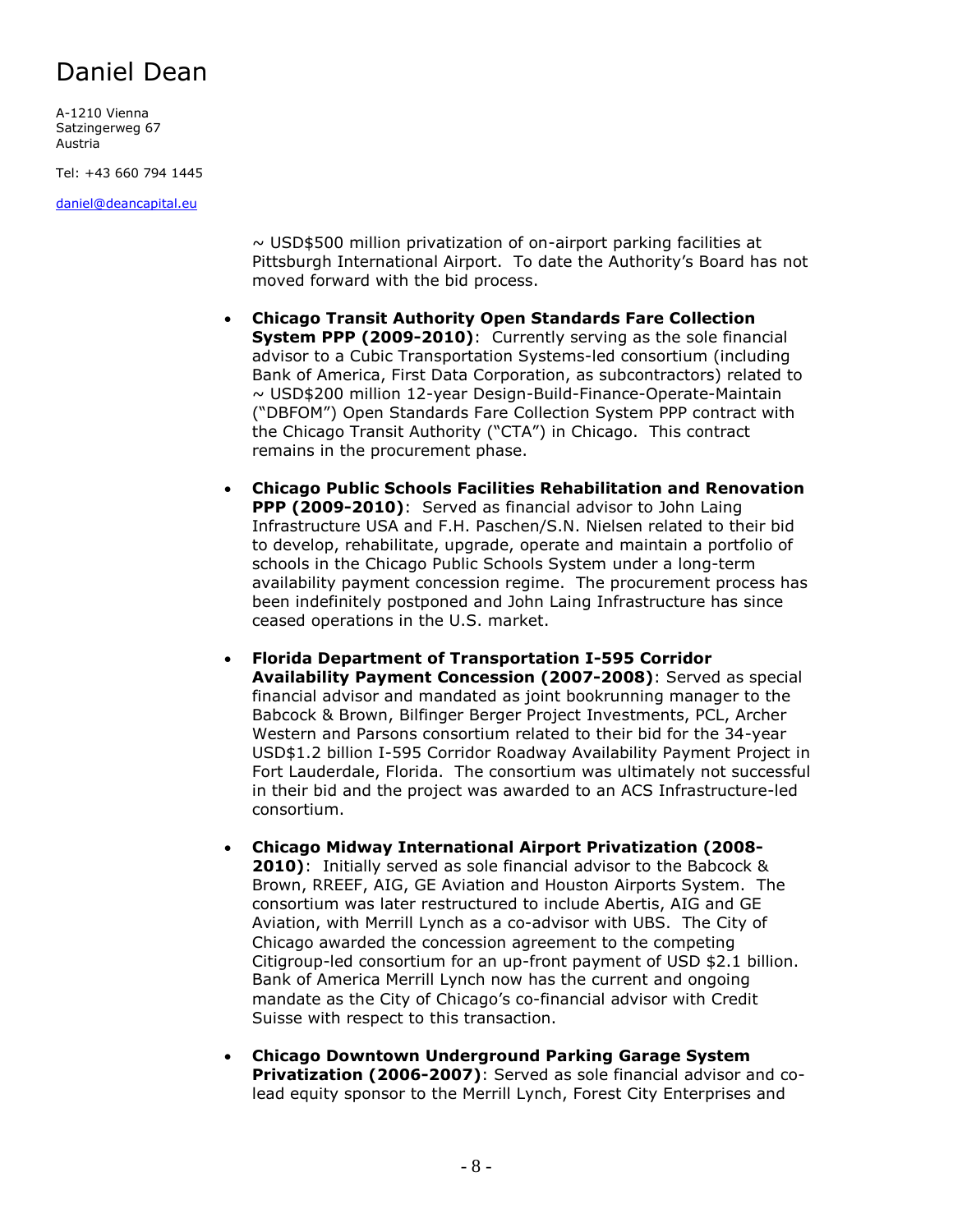A-1210 Vienna Satzingerweg 67 Austria

Tel: +43 660 794 1445

[daniel@deancapital.eu](mailto:daniel@deancapital.eu)

CPS Parking consortium related to their bid for the USD\$561 million 99-year concession for the 9,100 space Chicago Downtown Parking System. The consortium was ultimately not successful in their bid and the project was awarded to a Morgan Stanley Infrastructure Partnersled consortium

### **June 2003 – February 2006**

### **George K. Baum & Co., Denver, U.S.A.**

#### **Assistant Vice President, Transportation Finance Group**

- Municipal Transportation Finance: Project financing for public sector toll roads, highways and bridges, rail and airports
- Develop new business relationships
- Serve as lead project manager responsible for delivery and execution of advisory and underwriting and underwriting services
- Coordinate financial, credit and tax analysis related to client engagements

### **Sample clients**

• Colorado Department of Transportation, Denver International Airport, E-470 Public Highway Authority, Northwest Parkway Public Highway Authority, Colorado Regional Transportation District, Texas Department of Transportation, Arizona Department of Transportation, Phoenix International Airport (SunPort), New Mexico Finance Authority, Missouri Department of Transportation, Kansas Department of Transportation

### **Sample transaction experience**

- Senior Bookrunning Manager on USD\$150 million non-recourse senior toll revenue bonds for E-470 Public Highway Authority
- Senior Bookrunning Manager on USD\$150 million federal transportation grant revenue bonds for Colorado Department of **Transportation**
- Co-Senior Manager on USD\$1 billion Texas Mobility Fund revenue bonds
- Senior Bookrunning Manager on USD\$200 million Denver International Airport Senior General Airport Revenue Bonds

### **January 2000 – June 2003**